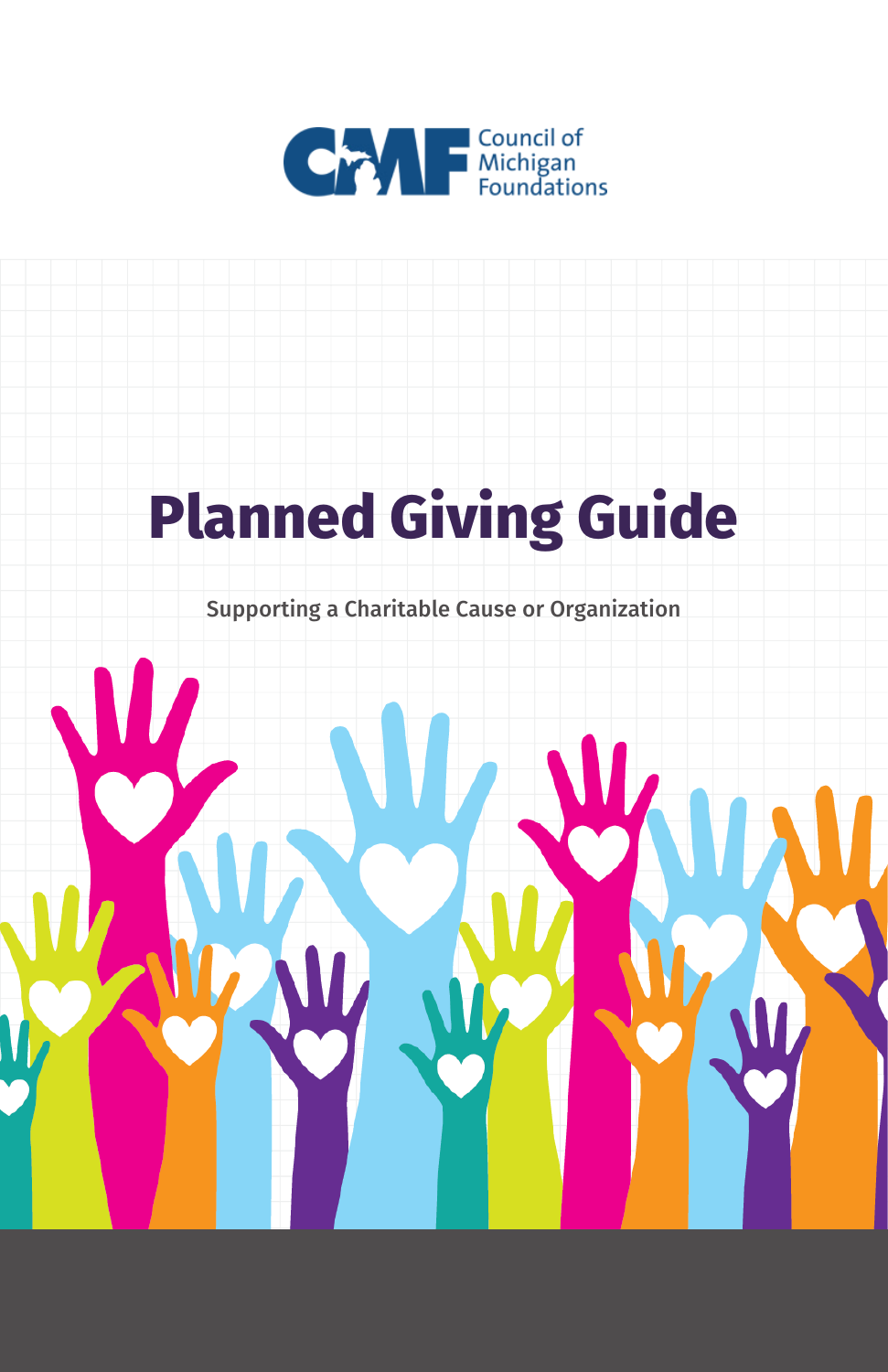# **Planned Giving Guide Council of Michigan Foundations**

Supporting a Charitable Cause or Organization

2<sup>nd</sup> Edition

Courtesy of Leon C. LaBrecque, JD, CPA, CFP®, CFA

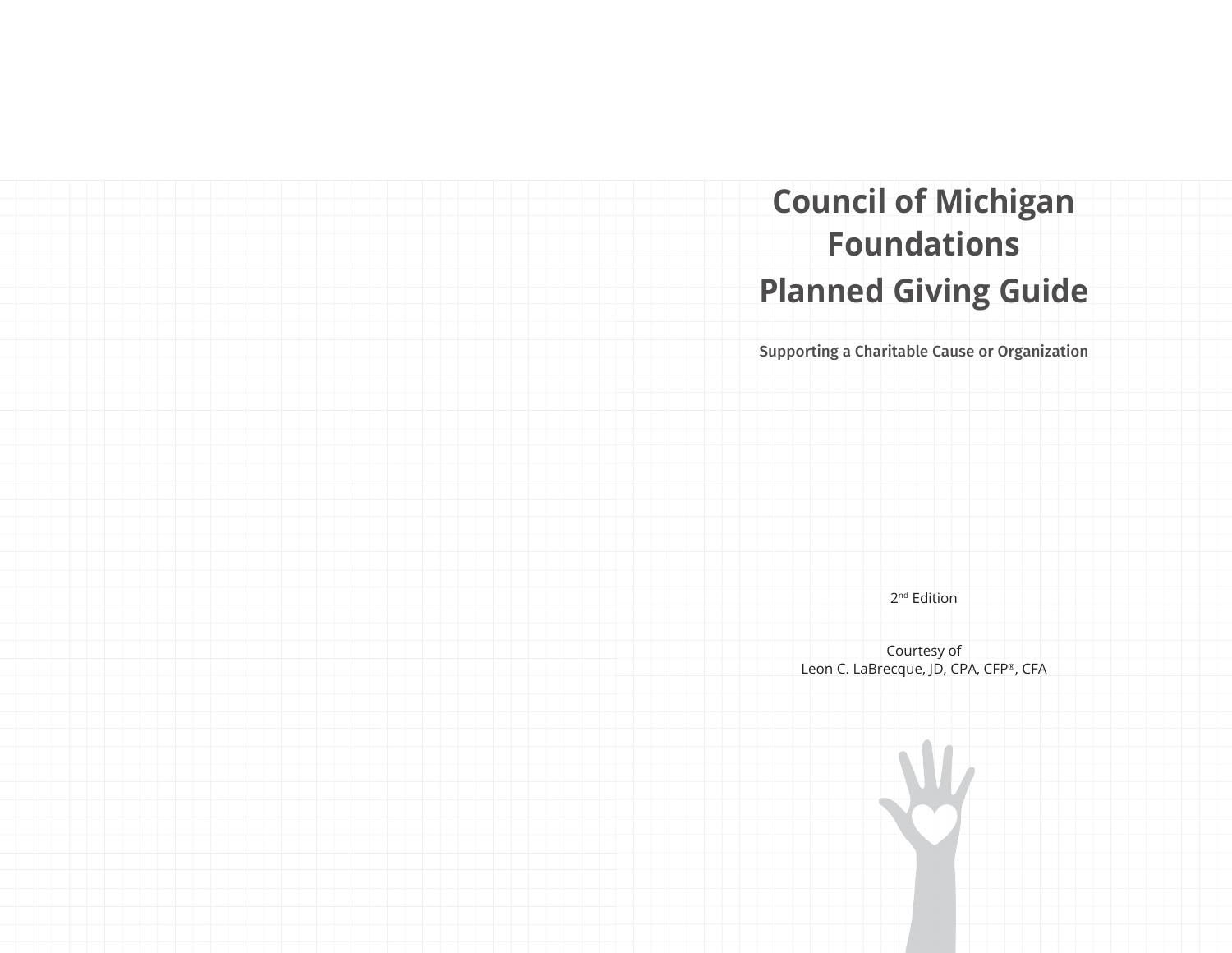## **Charitable Giving**

Making a charitable contribution is a great way to "give back" as you age and accumulate wealth. It lets you invest in causes and organizations that you care about. A charitable contribution can also help reduce your overall tax burden. We have all heard the saying "it is better to give than receive;" with proper planning both can be accomplished.

How can we help you choose the right type of donation? There are many ways to make charitable contributions, all of which, ultimately, will have a positive impact on a charitable cause or group. The strategy you choose will depend upon your individual goals, tax and financial plan.

One way to give is to make a direct contribution of cash, appreciated stock, or property. This can be done during your lifetime as a gift and reduce overall taxes. You may also want to make a bequest in your will or personal trust, which is a way to have your charitable goals and memories live on. Another way to give is to make the charity the beneficiary of a retirement account. You can also use special charitable trusts to make a current or future contribution. These are just a few of the options available.

The tax implications of charitable giving are very complex and ultimately depend upon your individual situation. If you are thinking about making a charitable donation, this guide will provide you with general information and strategies to consider. Before implementing any of the strategies, you should consult with a tax or financial planning professional to learn how it may impact your financial and tax plan.

One of our main goals is to educate our clients and the community as a whole. Charitable giving is only one of the areas we teach about. Another goal we have is to do the right thing and to help clients do the right thing. By making a contribution to a charity, you are doing the "right thing." We are here to educate and help you reach that goal, while also helping you to potentially reduce your tax burden—it's the right thing to do!

Best Regards,

Leon LaBrecque + Associates

**"It's not how much we give but how much love we put into giving."**

Mother Teresa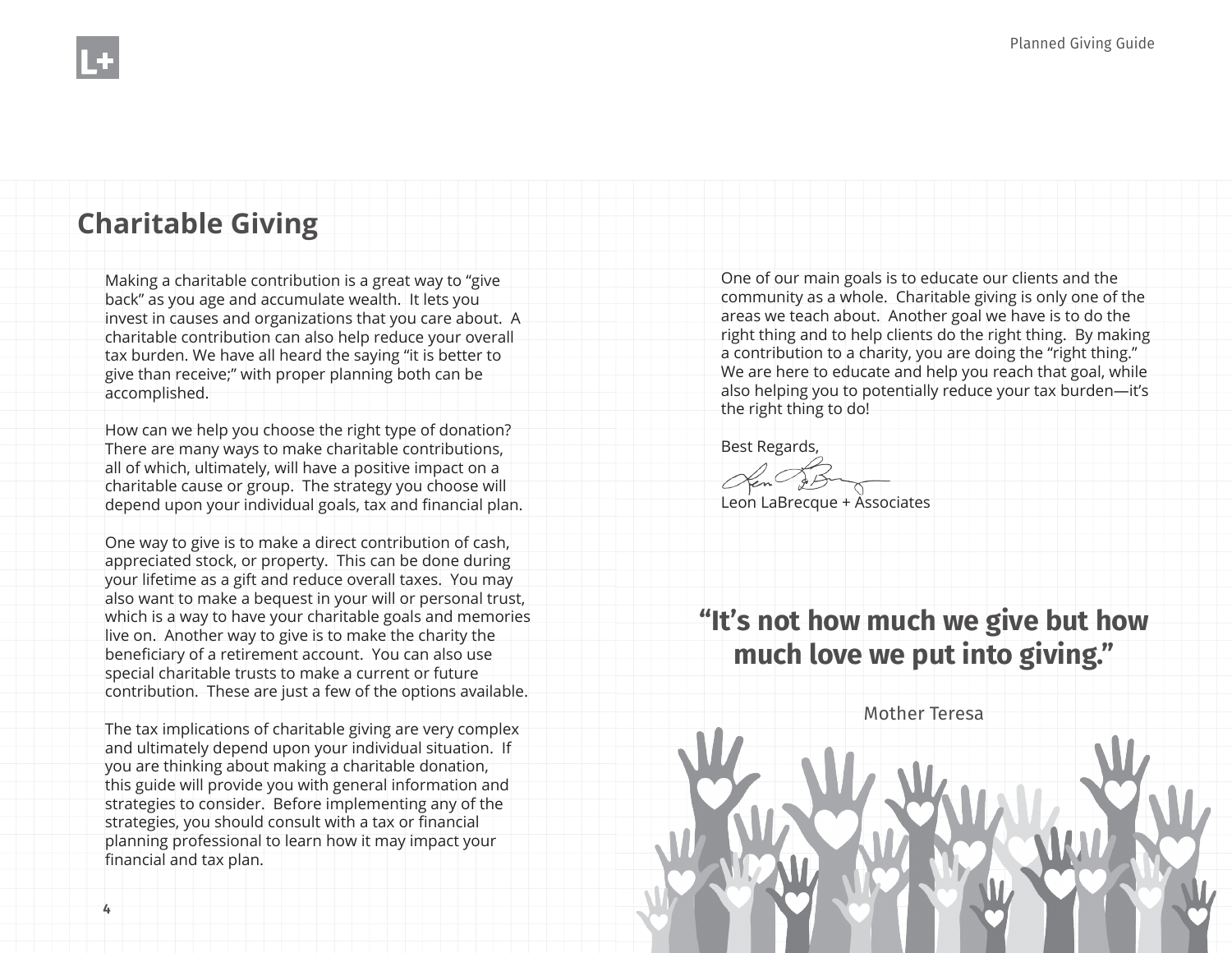#### **Disclaimer**

This book is intended for informational purposes only. Best efforts were used to ensure the information contained in this book is accurate; however, the author and every person involved in the creation of this book disclaim any warranty as to the accuracy or completeness of its contents. This book is not a substitute for obtaining legal, financial and other professional advice as the contents of the book apply to your individual situation. It is recommended you obtain legal, financial and other advice or assistance before acting on any information contained in this book. The writer and every person involved in the creation of this book disclaim any liability arising from contract, negligence, or any other cause of action, to any party, for the book's contents or any consequences arising from its use.

**LaBrecque + Associates** 5480 Corporate Drive, #100 Troy, MI 48098 ljpr.com 248.641.7400

## **Table of Contents**

#### **WAYS TO CONTRIBUTE**

- **8 Direct Unstructured Giving**
	- Cash
	- Appreciated Stock
	- Qualified Charitable Distribution
	- Charitable Bequests (after death/estate)

#### **12 Structured Giving Using Charitable Trusts**

- Charitable Remainder Trust (CRT)
- Charitable Remainder Unitrust (CRUT)
- Charitable Remainder Annuity Trust (CRAT)
- Charitable Lead Trust (CLT)
- **16 Indirect Giving**
	- Donor Advised Funds
	- Private Foundation
- **17 Structured Giving Through an Institution**
	- Charitable Annuity
	- Pooled Income Fund
	- Endowment
- **19 Glossary**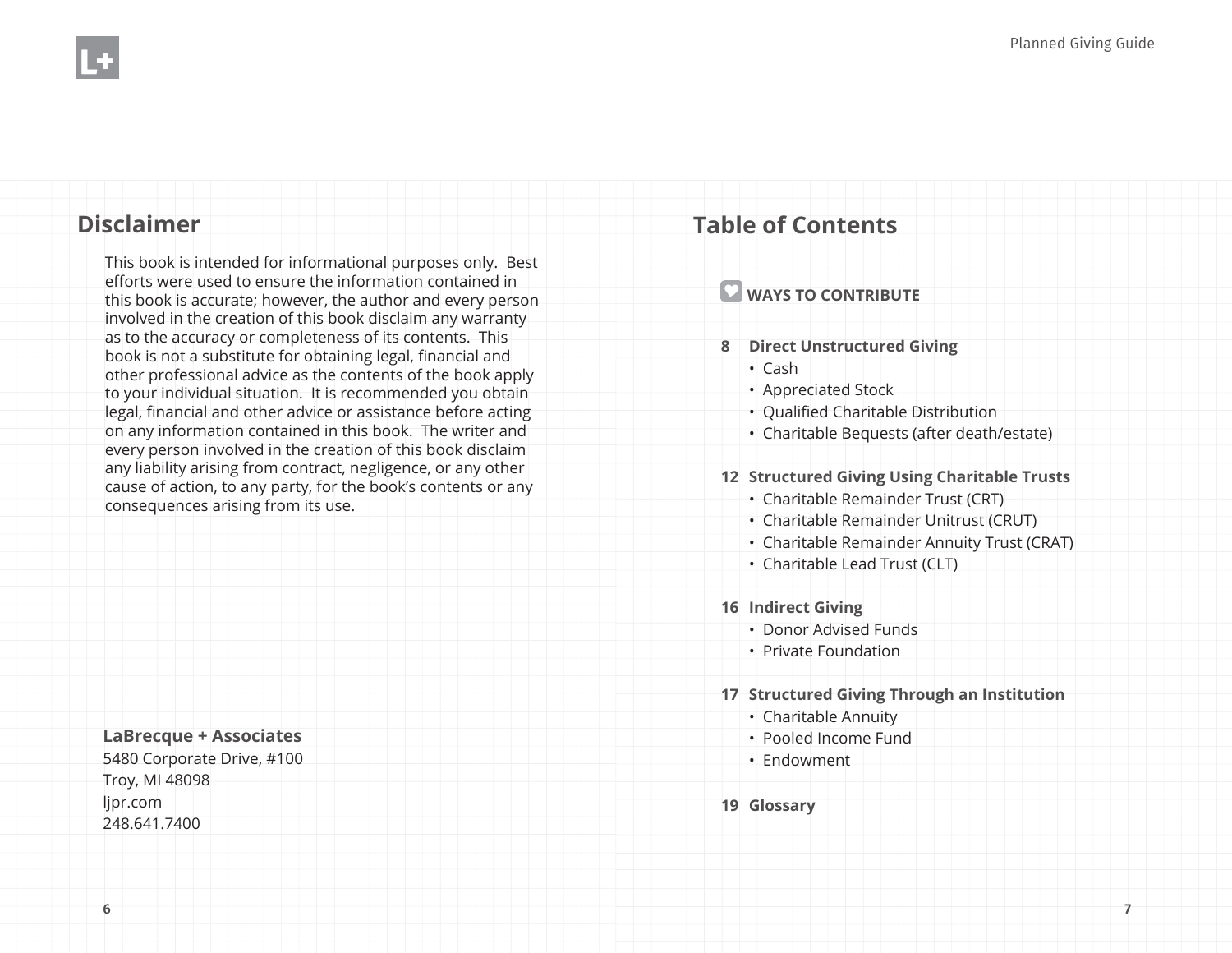# **Direct Unstructured Giving**

### **Cash**

There are many benefits of donating with cash. First, it provides the maximum charitable income *tax deduction*<sup>1</sup> available under Federal tax laws. Additionally cash is the easiest gift to make. Also, the receiving organization can use the funds immediately. Writing a check to an organization provides documentation for the transaction.

### **Appreciated Stock**

If you own securities in a *brokerage account*2, these shares can often be transferred to a charity of your choice. Donating appreciated stock can be more tax efficient than giving cash due to the avoidance of *capital gains tax*3. Also, stock could potentially gain value for the charity. You may take a charitable income tax deduction for the full fair market value of the stock on the date of transferring. The more appreciation the securities have, the greater the tax deduction.

**Case Study:** Angela is a 71 year old woman who bought some shares of stock many years ago for \$2,000. It is now worth \$10,000. Angela is in the 25% tax bracket, which means she would pay 15% tax on capital gains. She receives a pension, Social Security, and takes a \$10,000 Required Minimum Distribution (RMD) from her IRA. Angela is charitably inclined and desires to make a \$10,000 gift to her charity. An outright gift of her appreciated stock would result in a charitable income tax deduction of \$10,000. In addition, Angela will owe no capital gains tax on the \$8,000 of appreciation, thus avoiding \$1,200 in capital gains tax. In her 25% tax bracket, her \$10,000 gift reduces her taxable income by \$10,000.

#### **Qualified Charitable Distribution**

A Qualified Charitable Distribution (QCD) is a direct distribution from your Individual Retirement Account (IRA) to a charity. A QCD is excluded from income if it meets the following requirements:

- It is made after the donor reaches the age of 70½;
- It is made from an IRA, Roth IRA, or Simple IRA; and
- It is made to an eligible charity.



**Case Study:** If Angela gave her Required Minimum Distribution (RMD) of \$10,000 to her charity, she would reduce her taxable income by \$10,000, saving \$2,500 of federal income taxes and up to \$425 in Michigan income taxes4, for a total of about \$2,925. **The QCD is a direct reduction of taxable income.** If Angela also sold her appreciated stock mentioned above, she would only pay 15% capital gains tax5.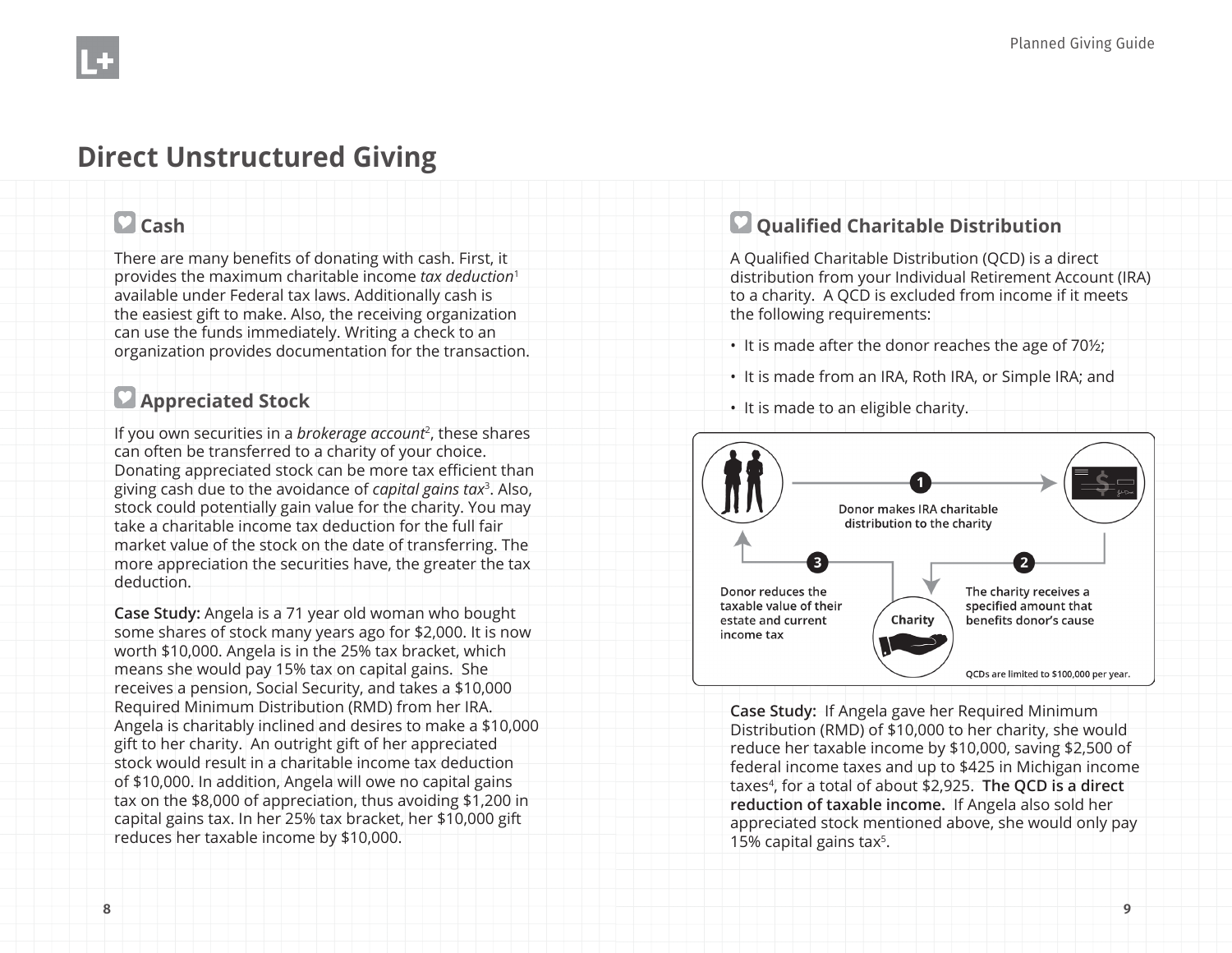### **Charitable Bequests (after death/estate)**

A charitable bequest is a donation that is provided through your will or personal trust. This donation could be almost anything: real estate, personal property, securities, or cash. There is a certain language the donor must use when making charitable bequests. The donor must state who the donation is for and the amount they are donating. The donor may also direct how the donation is to be used. Charitable bequests can provide an estate tax deduction resulting in a reduction to your taxable estate.

Here is some sample language for making a charitable bequest in your will or personal trust:

"I give the sum of \$5,000 to Council of Michigan Foundations to use as the organization wishes with no restrictions."

"I give the sum of \$5,000 to Council of Michigan Foundations to be used for (*state specific purpose*)." **Tax Implications of Direct Unstructured Giving**

|  | <b>Donation Type</b>                          | <b>Deduction</b>  | <b>Limitation</b><br>(% of AGI) |
|--|-----------------------------------------------|-------------------|---------------------------------|
|  | Cash                                          | Cost Basis        | 50%                             |
|  | Short-Term Capital Gain<br>Property           | Cost Basis        | 50%                             |
|  | Long-Term Capital Gain<br>Property            | Fair Market Value | 30%                             |
|  | Personal Property used by<br>Organization     | Fair Market Value | 30%                             |
|  | Personal Property not<br>used by Organization | Cost Basis        | 50%                             |

Source: irs.gov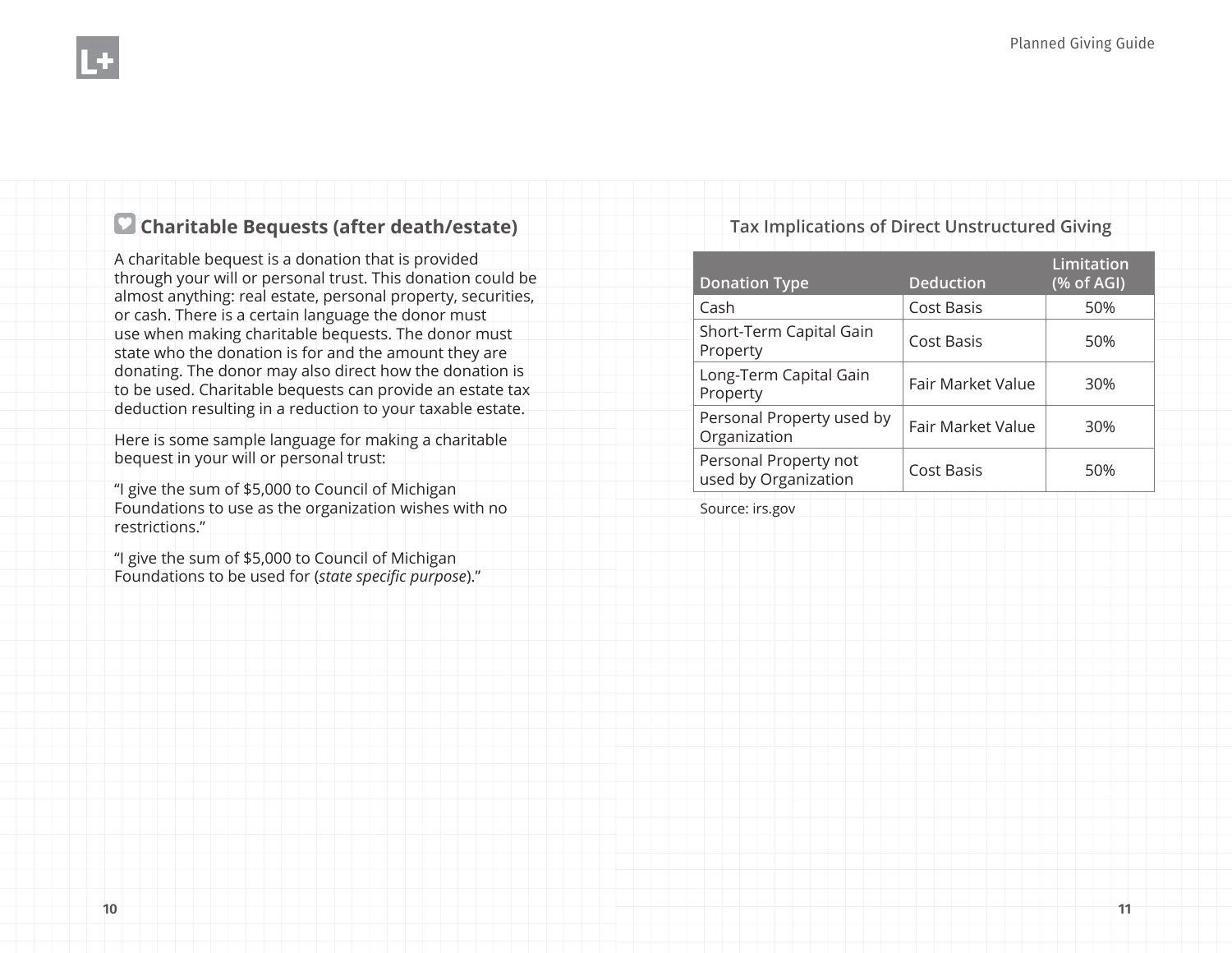

## **Structured Giving Using Charitable Trusts**

A trust is a fund that holds the assets of a person (grantor) for their beneficiaries. A trust is a way to protect one's assets and minimalize estate taxes and probate costs while keeping a beneficiary in mind. Assets that are transferred into a trust are owned by the trust, not the grantor. Charitable trusts are a way of using "special" trusts to donate to a charity. There are different types of charitable trusts: charitable remainder trusts, charitable remainder unitrusts, charitable remainder annuity trusts and charitable lead trusts.

#### **Charitable Remainder Trust (CRT)**

A charitable remainder trust pays individual *beneficiaries*<sup>6</sup> an annual amount for their lives or a fixed term of up to 20 years. An income tax deduction that represents the present value of the eventual gift to a charity can be claimed through a charitable remainder trust. The minimum payout rate is 5% and maximum payout rate is 50%. The tax advantages are that the grantor avoids a capital gains tax on the donated assets and the grantor can claim a tax deduction for the fair market value of the remainder interest that the trust earned throughout the life of the trust.



Income tax deductions to Remainder Trusts are based on the age of the donor(s) and an interest rate specified by the IRS, called the §7520 rate.

### **Charitable Remainder Unitrust (CRUT)**

A charitable remainder unitrust pays a fixed percentage of the annual value of trust assets to the income beneficiary (minimum 5%). Unitrusts are revalued annually, and if the *principal*7 in the trust appreciates, payments will be correspondingly larger. The risk is that if the principal depreciates, payments will be smaller. The payment must equal a fixed percentage of the net *fair-market value<sup>8</sup>* of the trust assets as valued annually. Unitrusts produce high amounts of income but small tax deductions. Typically, donors under the age of 65 prefer CRUT because they provide more opportunity for growth. The death of the donor results in the remaining balance of the assets being donated to a charity.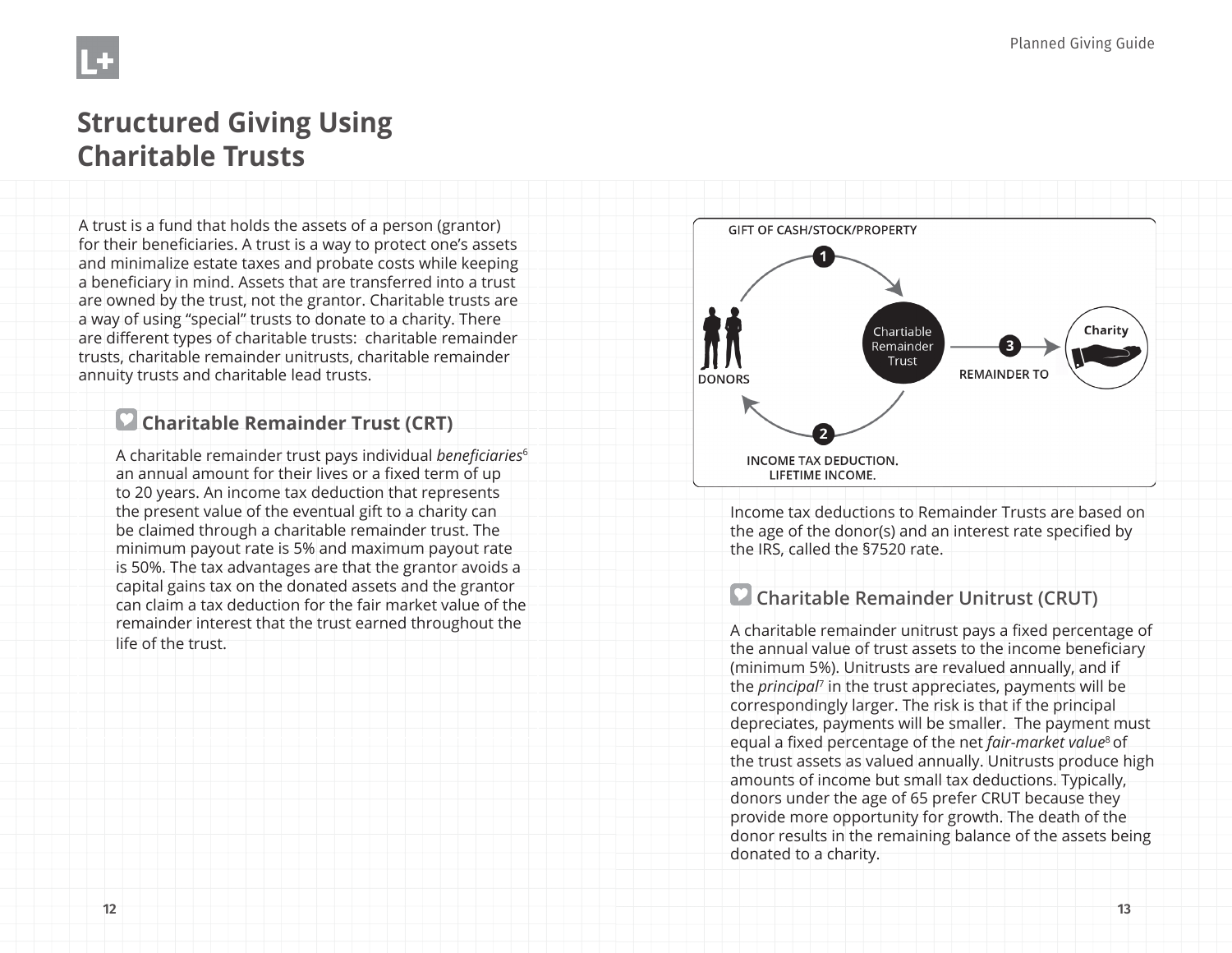**Case Study:** Ms. Doe owns \$100,000 of mutual fund shares she purchased many years ago for \$25,000. She only earns a 1% dividend yield on these shares and knows she can earn more elsewhere. However, she knows that upon selling these shares she will be subject to capital gains tax. To achieve her objective, she can contribute the shares to a unitrust and select a 5% payout rate. Her distribution immediately increases from \$1,000 to \$5,000 per year and will grow over time if trust assets appreciate in value. Additionally, the gift results in a charitable deduction of \$30,008.64\* which, in her 25% tax bracket, translates to \$7,502.16. Also, she will avoid potential capital gains tax on the \$75,000 (\$11,250.00). This results in a total tax savings of \$18,752.16.

*\* Charitable deduction based upon a 1.8% IRS discount rate.* 

#### **Charitable Remainder Annuity Trust (CRAT)**

Similar to a charitable remainder unitrust but annual payments are fixed. This means that the payment amount is the same every year based on a percent of assets in the trust. The assets are not revalued every year. Trust principal is normally invested for total return and grows tax free. It can be invested in a variety of investment vehicles. Typically donors over the age of 65 prefer CRAT because they receive a consistent stream of income. When the donor dies the remainder of the trust is transferred to charity.

#### **Charitable Lead Trust (CLT)**

A charitable lead trust is the reverse of the charitable remainder trust. The only difference is the charity is the income beneficiary and the remainder goes to the named individual beneficiaries. These types of trusts have the same tax benefits as the charitable remainder trust.

**Case Study:** Ms. Doe creates a charitable lead trust, funding it with securities currently valued at \$100,000 (acquired years ago for \$25,000) and directs that the trust pay the charity \$5,000 annually for 15 years. At the termination of the trust, the assets are to be distributed to her children. Under the Treasury tables, the present value of the stream of income the charity is to receive from the trust is valued at \$57,391.11\*\* and her children's remainder interest is valued at \$42,608.89\*\*.

Assume that at Ms. Doe's death the trust assets after 15 years have appreciated to \$300,000. For purposes of determining her transfer-tax liability, only the value of the gift to the children at the time the trust was created (\$42,608.89) will be taken into account. The balance \$257,391.11 will escape transfer tax.

\*\* *Based upon 1.8 % IRS Discount Rate*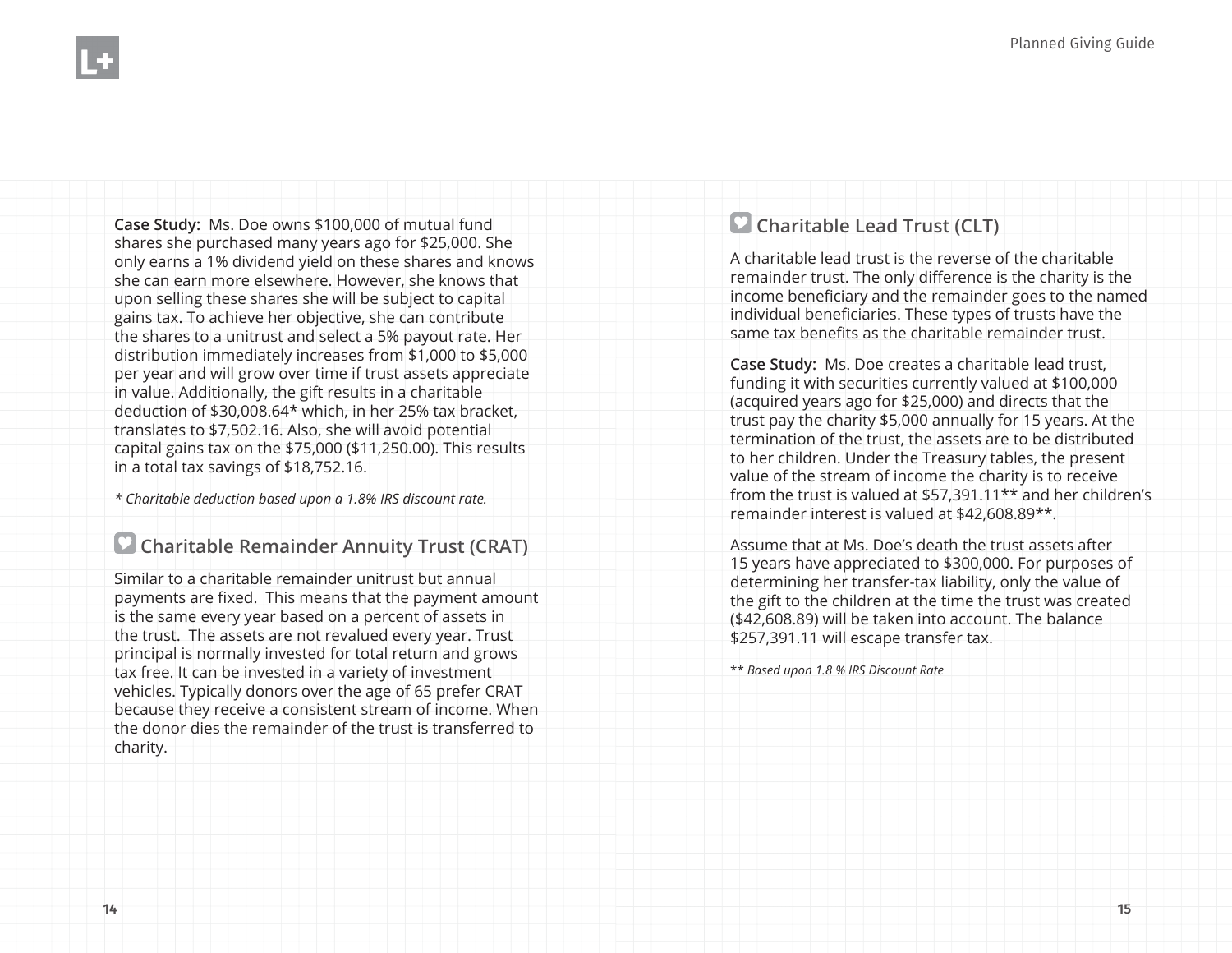# **Indirect Giving**

#### **Donor Advised Funds**

A donor advised fund is a charitable giving entity where an individual, family or corporation makes a tax-deductible contribution of personal assets to a charity and any time after the donation can recommend grant distribution to qualified charitable organizations. It has more favorable tax treatment than private foundations. Donating appreciated securities does not result in a capital gains tax. A single contribution can benefit multiple charities. Finally, the fund also allows for a variety of investment options that could potentially grow over time.

## **Private Foundation**

A private foundation is a nonprofit organization that is tax exempt. They are set up and funded by individuals, groups of individuals, and businesses. Donors can receive income tax deductions, however there are limits. The donor can also maintain some control over how the contributions will be used.

# **Structured Giving Through an Institution**

#### **Charitable Annuity**

In a charitable annuity the donor gives cash or securities to a charitable organization. The organization then makes *annuity payments*9 to the donor. The donor then receives a tax deduction. Finally after the death of the donor the charitable organization keeps the remainder of the assets donated.

### **Pooled Income Fund**

A pooled income fund is a fund run by a nonprofit organization where by individuals pool their contributions and invest together. These are similar to a CRT (charitable remainder trust) except the charity administers the fund for a fee.

## **Endowment**

This is where a donor makes a donation to a qualifying institution and places restrictions on what the funds may be used for.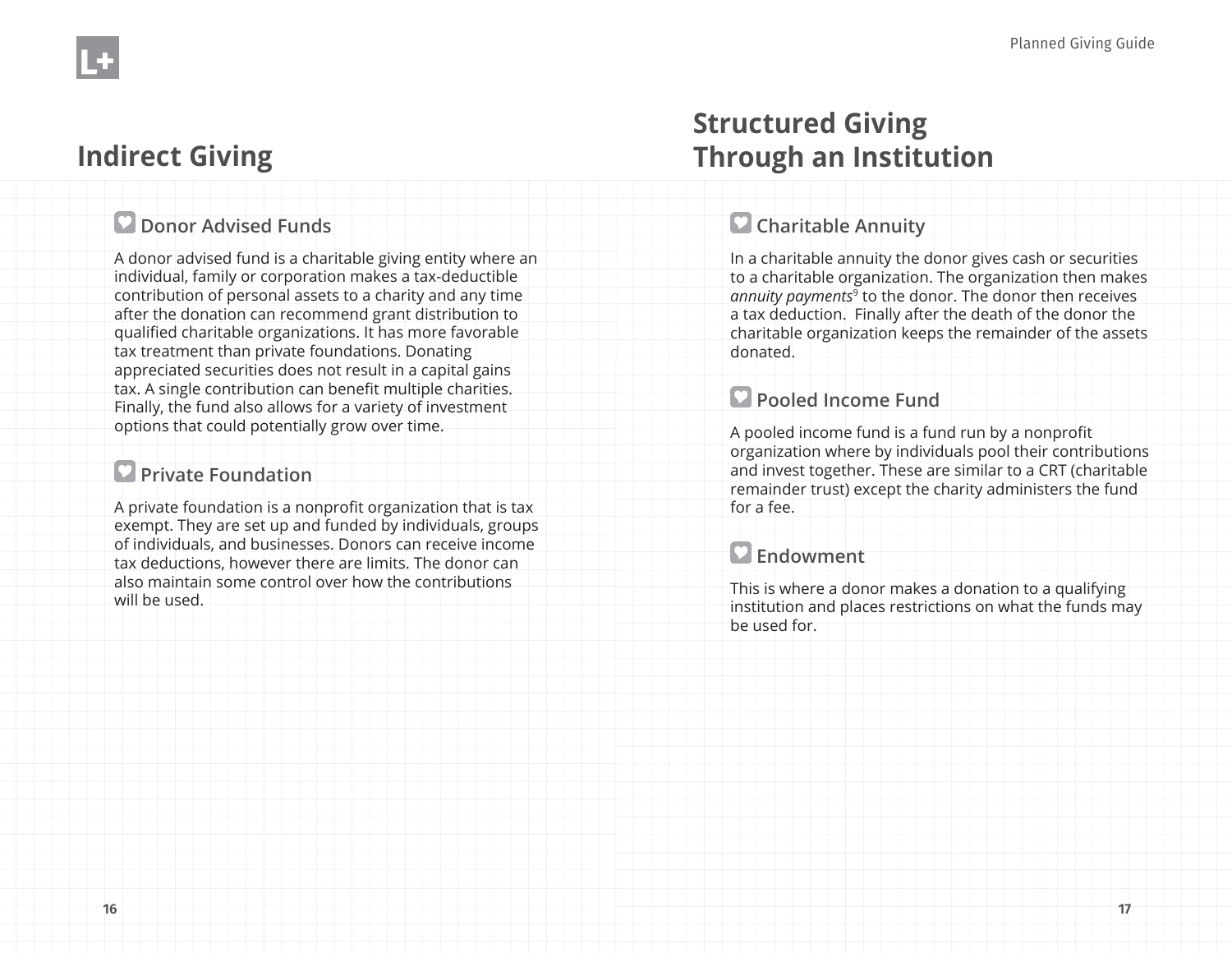### **Glossary**

- <sup>1</sup>**Tax Deduction:** A tax deduction is a reduction in a person's income that is to be taxed. Less income will be taxed which will result in a lower tax liability.
- <sup>2</sup>**Brokerage Account:** A brokerage account is an account where your cash can be converted into a number of different types of investments such as stocks, bonds or mutual funds.
- <sup>3</sup>**Capital Gains Tax:** When someone sells a capital asset and recognized a gain on that asset the gain may be taxed depending on the type of asset and the person's level of income.
- 4 Michigan either fully or partially taxes IRA distributions (along with pension and Social Security income). A QCD reduces Adjusted Gross Income, and thus may reduce Michigan taxable income.

<sup>5</sup> Plus Michigan tax.

- <sup>6</sup>**Beneficiaries:** Beneficiaries are people who are to inherit or receive the profits from certain assets such as trusts, 401Ks or IRAs.
- <sup>7</sup>**Principal Amount:** The principal amount of an asset or liability is the face amount excluding interest. Examples: the amount borrowed on a loan, face value of a bond, or amount invested in trust.
- <sup>8</sup>**Fair-Market Value:** The fair market value of an asset is the asset's value in present time.
- <sup>9</sup>**Annuity Payments:** Annuity payments are equal payments made at fixed intervals, usually every year.